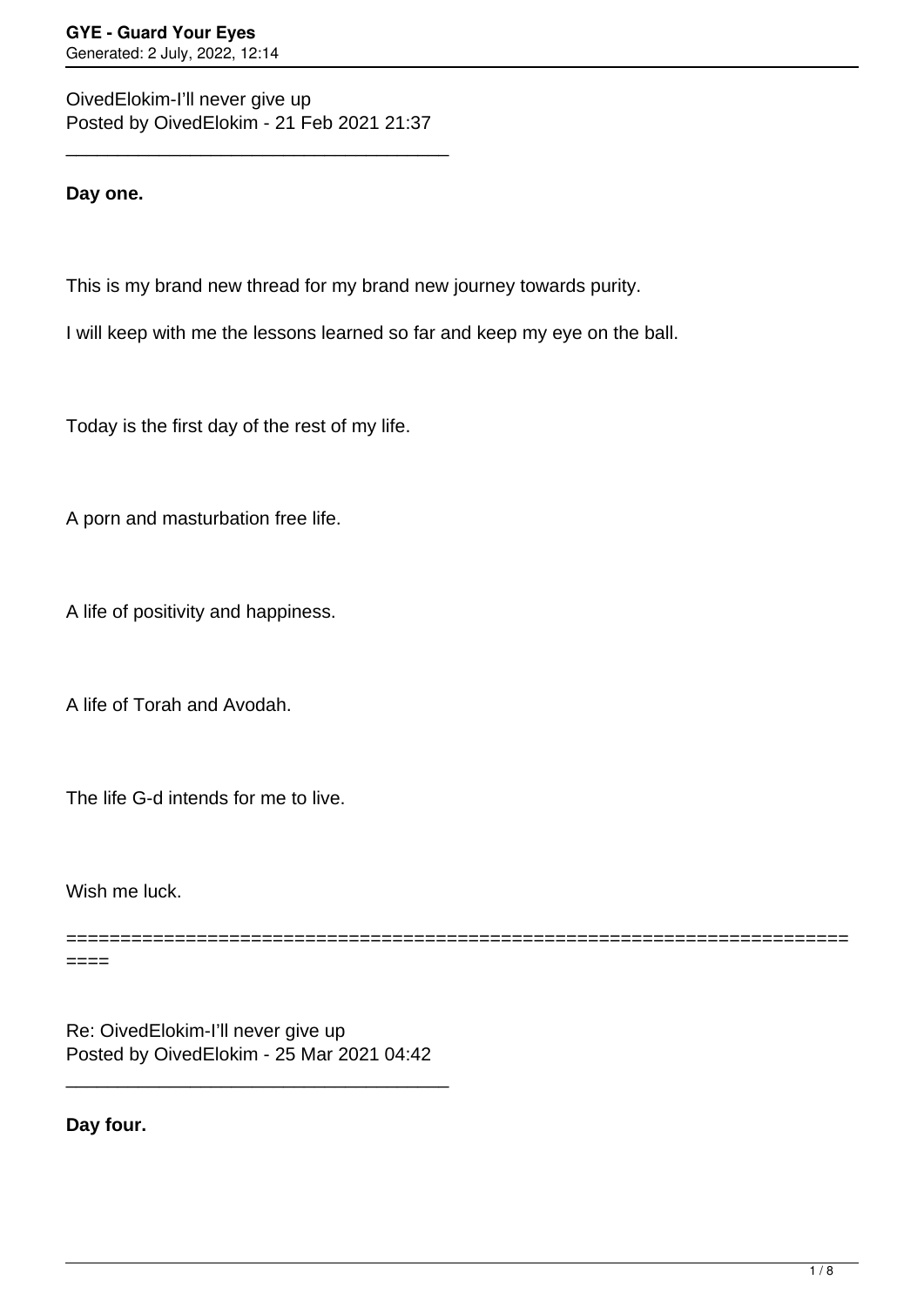Got home a few hours ago. I'm totally knocked out. Trying to learn a bit and then head to bed.

========================================================================

Clean

====

Re: OivedElokim-I'll never give up Posted by OivedElokim - 25 Mar 2021 22:25

\_\_\_\_\_\_\_\_\_\_\_\_\_\_\_\_\_\_\_\_\_\_\_\_\_\_\_\_\_\_\_\_\_\_\_\_\_

Trying to stay busy and helpful, without much success. Just sitting here in my room with blasting music. Not being a productive person today...

To be fair I peeled like 10 apples till I cut myself...

======================================================================== ====

Re: OivedElokim-I'll never give up Posted by OivedElokim - 26 Mar 2021 00:11

\_\_\_\_\_\_\_\_\_\_\_\_\_\_\_\_\_\_\_\_\_\_\_\_\_\_\_\_\_\_\_\_\_\_\_\_\_

l'm feeling overwhelmed with all the people around me. It's like I'm an introvert or something.<br>Just went on a half hour run. Was very refreshing. Gonna daven Mincha and prepare for ???? ??? (and Pesach )

======================================================================== ====

Re: OivedElokim-I'll never give up Posted by OivedElokim - 30 Mar 2021 02:21

\_\_\_\_\_\_\_\_\_\_\_\_\_\_\_\_\_\_\_\_\_\_\_\_\_\_\_\_\_\_\_\_\_\_\_\_\_

**Day nine.**

Wasn't in a great mood over Yom tov. Felt a bit overwhelmed with my whole family around. A bit of a rowdy bunch...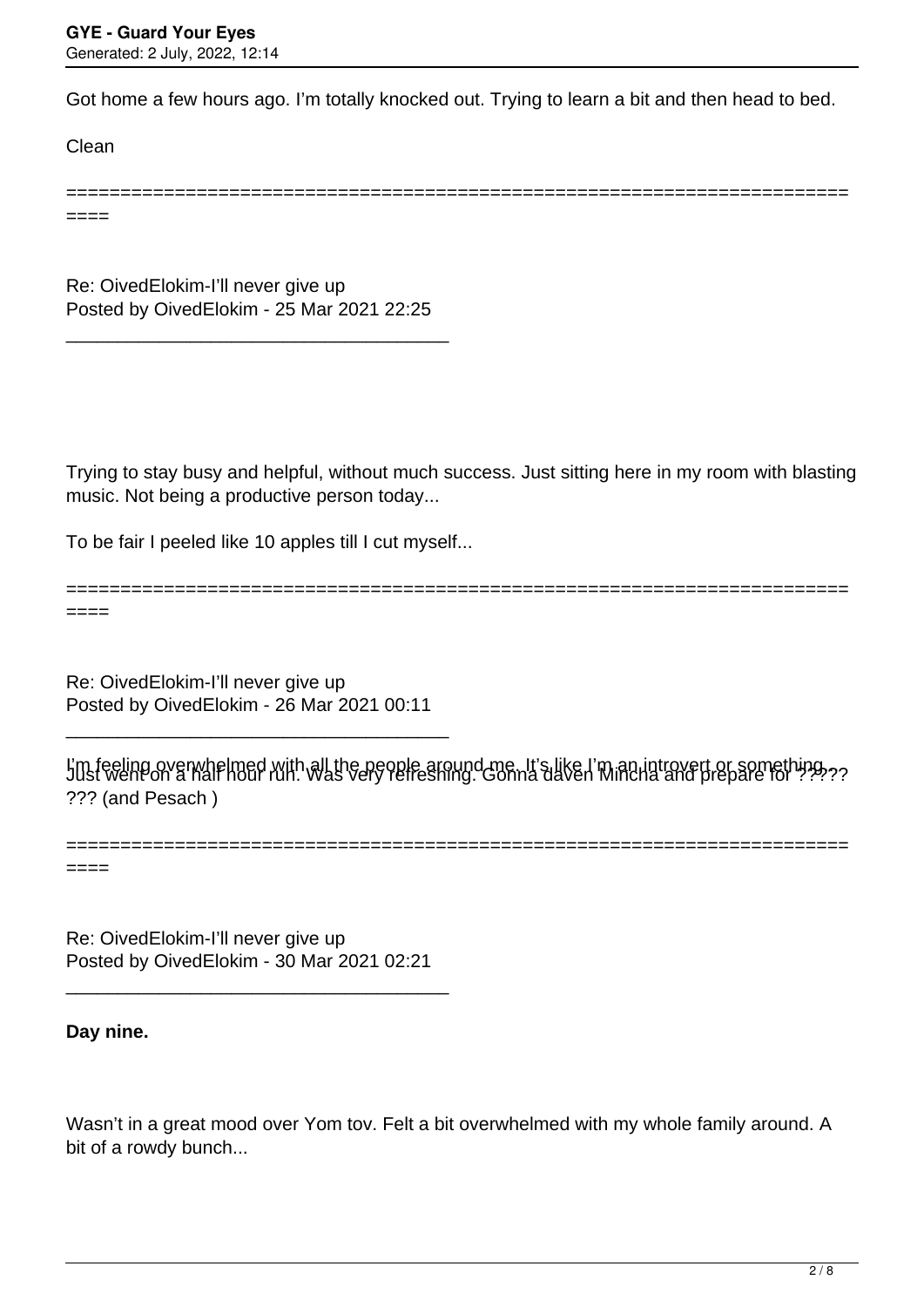I considered falling several times but I didn't want to pay the price so I stayed clean.

Had a dream that I was watching a lot of porn last night. Woke up dry though...

======================================================================== ====

Re: OivedElokim-I'll never give up Posted by BHYY - 30 Mar 2021 03:48

[OivedElokim wrote on 30 Mar 2021 02:21](/forum/4-On-the-Way-to-90-Days/366137-Re-OivedElokim-I%E2%80%99ll-never-give-up)**:**

\_\_\_\_\_\_\_\_\_\_\_\_\_\_\_\_\_\_\_\_\_\_\_\_\_\_\_\_\_\_\_\_\_\_\_\_\_

Had a dream that I was watching a lot of porn last night. Woke up dry though...

Couldn't have been the wine...it was only 4 cups...

======================================================================== ====

Re: OivedElokim-I'll never give up Posted by OivedElokim - 30 Mar 2021 19:01

\_\_\_\_\_\_\_\_\_\_\_\_\_\_\_\_\_\_\_\_\_\_\_\_\_\_\_\_\_\_\_\_\_\_\_\_\_

Got up early today.

Learned my daily shiurim.

Davened with a minyan.

Went on a run.

A bit bored now, feeling mildly depressed...

========================================================================

I had a similar dream...must be something in the Matzah this year ====

Re: OivedElokim-I'll never give up Posted by OivedElokim - 01 Apr 2021 05:14

\_\_\_\_\_\_\_\_\_\_\_\_\_\_\_\_\_\_\_\_\_\_\_\_\_\_\_\_\_\_\_\_\_\_\_\_\_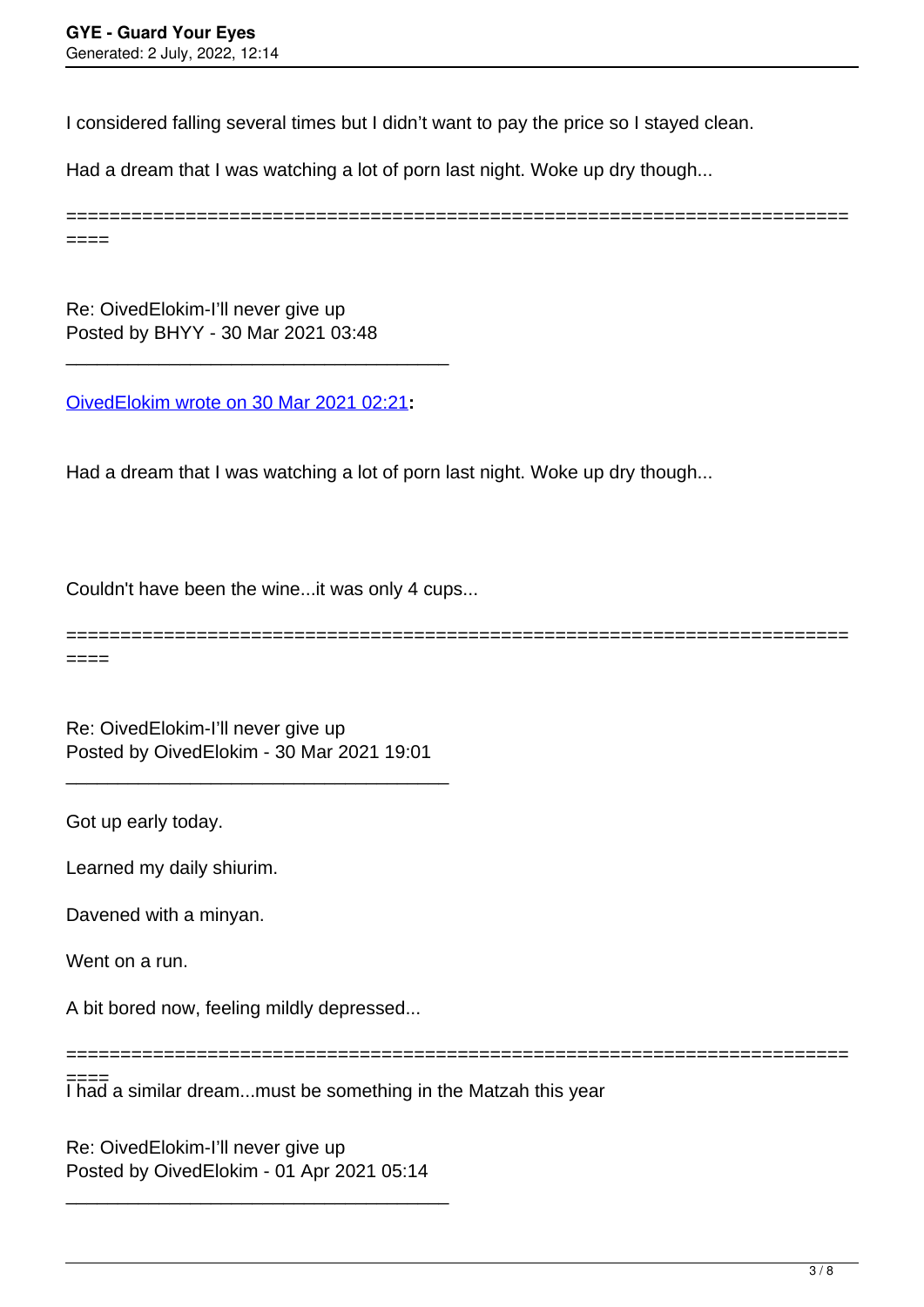# **Day eleven**

The depression isn't going anywhere.

Seems like I'm going to have to deal with it my whole life. A pretty dismal prospect. Not looking forward to life...

Good night

========================================================================

====

Re: OivedElokim-I'll never give up Posted by wilnevergiveup - 01 Apr 2021 07:00

\_\_\_\_\_\_\_\_\_\_\_\_\_\_\_\_\_\_\_\_\_\_\_\_\_\_\_\_\_\_\_\_\_\_\_\_\_

[OivedElokim wrote on 01 Apr 2021 05:14](/forum/4-On-the-Way-to-90-Days/366232-Re-OivedElokim-I%E2%80%99ll-never-give-up)**:**

**Day eleven**

The depression isn't going anywhere.

Seems like I'm going to have to deal with it my whole life. A pretty dismal prospect. Not looking forward to life...

Good night

.

The good news is that you only feel like this while you are depressed, the rest of your life you

In all seriousness, I really relate to the siblings coming will all their kids and taking over my house thing. I am seventh of a large family and my teen years were filled with coming home for Yom Tov to a house full of little (and not so little) kids running around and even going through my stuff. I would find all my precious things strewn all over the house.

Until....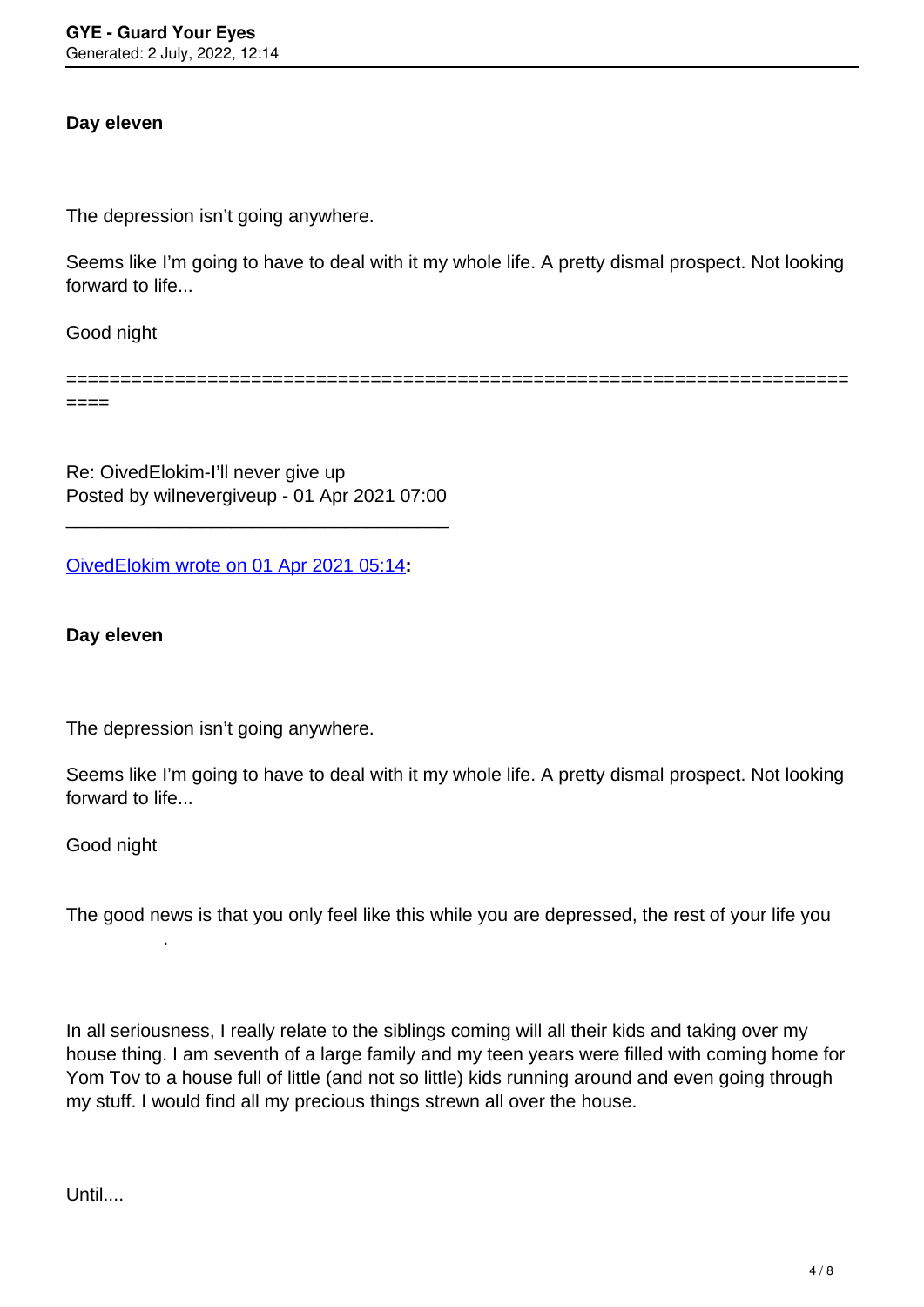I showed one of my nephews a BB bun that I had... He thought it was a real one. I told him that if he dares touch a thing, or even tell his parents...

But they still pour grape juice all over the table, and still throw my silver becher on the floor when ever they get a chance. They still think it's funny to throw salad at each other (with terrible aim so it usually ends up on my freshly pressed pants) and still eat up all the cake before I get a chance to taste it.

```
========================================================================
====
```
Re: OivedElokim-I'll never give up Posted by OivedElokim - 02 Apr 2021 23:44

\_\_\_\_\_\_\_\_\_\_\_\_\_\_\_\_\_\_\_\_\_\_\_\_\_\_\_\_\_\_\_\_\_\_\_\_\_

**Day twelve** 

Feeling better emotionally then I have been the whole week. Better times lie ahead.

I am just waiting for my kids to get a little older, they are probably going to be the same For the first seven days of Passover, we celebrate the spark of freedom within us.

========================================================================

On the eighth day, we celebrate that at any moment, we will break free.

(Chabad.org)

====

.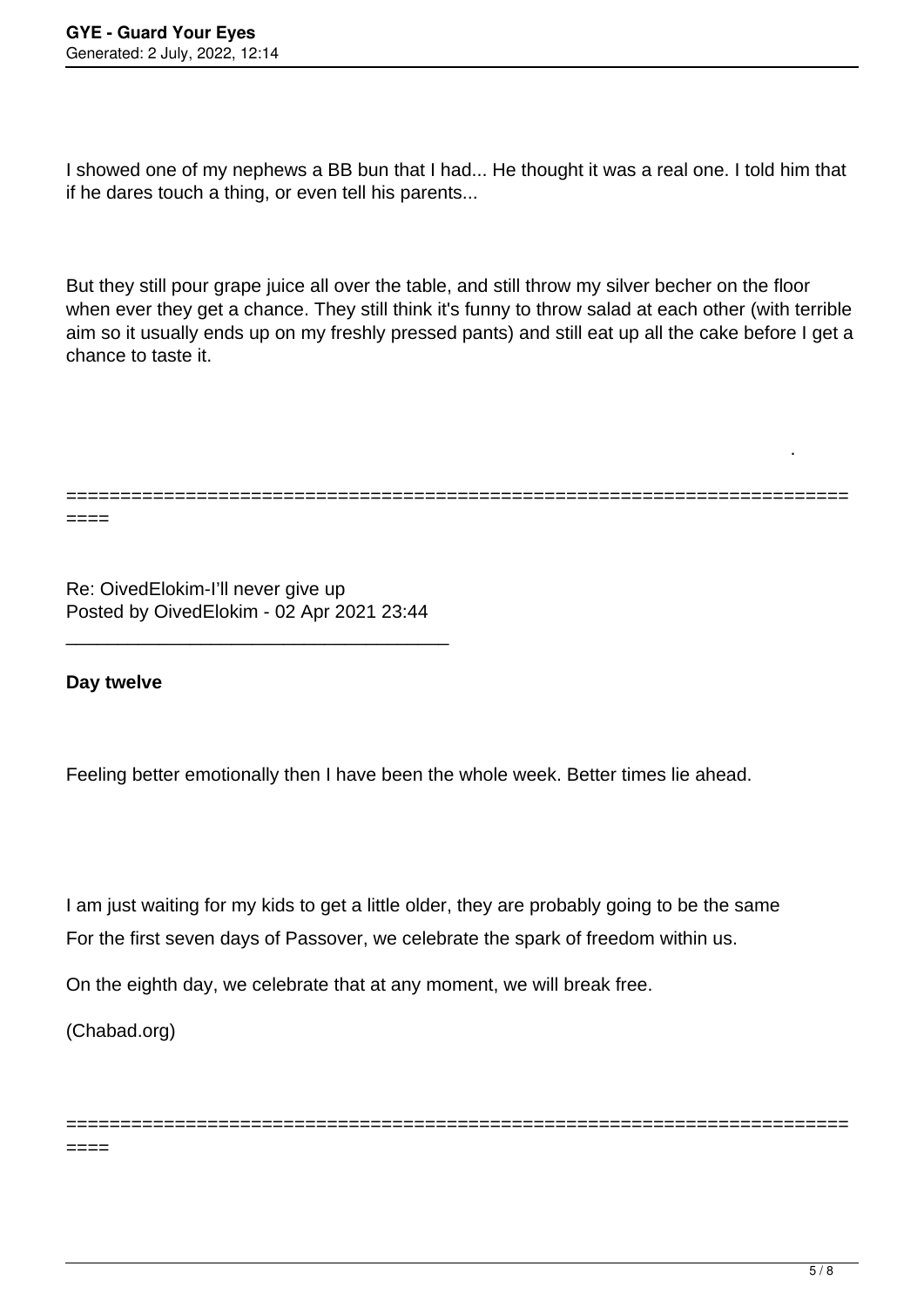Re: OivedElokim-I'll never give up Posted by OivedElokim - 05 Apr 2021 02:15

\_\_\_\_\_\_\_\_\_\_\_\_\_\_\_\_\_\_\_\_\_\_\_\_\_\_\_\_\_\_\_\_\_\_\_\_\_

# **Day fifteen**

My issue is that I have terrible self esteem. I think that I am a fundamentally bad, incompetent and useless person.

========================================================================

====

Re: OivedElokim-I'll never give up Posted by Hakolhevel - 05 Apr 2021 04:19

\_\_\_\_\_\_\_\_\_\_\_\_\_\_\_\_\_\_\_\_\_\_\_\_\_\_\_\_\_\_\_\_\_\_\_\_\_

[OivedElokim wrote on 05 Apr 2021 02:15](/forum/4-On-the-Way-to-90-Days/366326-Re-OivedElokim-I%E2%80%99ll-never-give-up)**:**

#### **Day fifteen**

My issue is that I have terrible self esteem. I think that I am a fundamentally bad, incompetent and useless person.

Hey your taking my lines.

```
========================================================================
====
```
Re: OivedElokim-I'll never give up Posted by wilnevergiveup - 05 Apr 2021 05:31

\_\_\_\_\_\_\_\_\_\_\_\_\_\_\_\_\_\_\_\_\_\_\_\_\_\_\_\_\_\_\_\_\_\_\_\_\_

[OivedElokim wrote on 05 Apr 2021 02:15](/forum/4-On-the-Way-to-90-Days/366326-Re-OivedElokim-I%E2%80%99ll-never-give-up)**:**

#### **Day fifteen**

My issue is that I have terrible self esteem. I think that I am a fundamentally bad, incompetent and useless person.

========================================================================

Welcome to the club.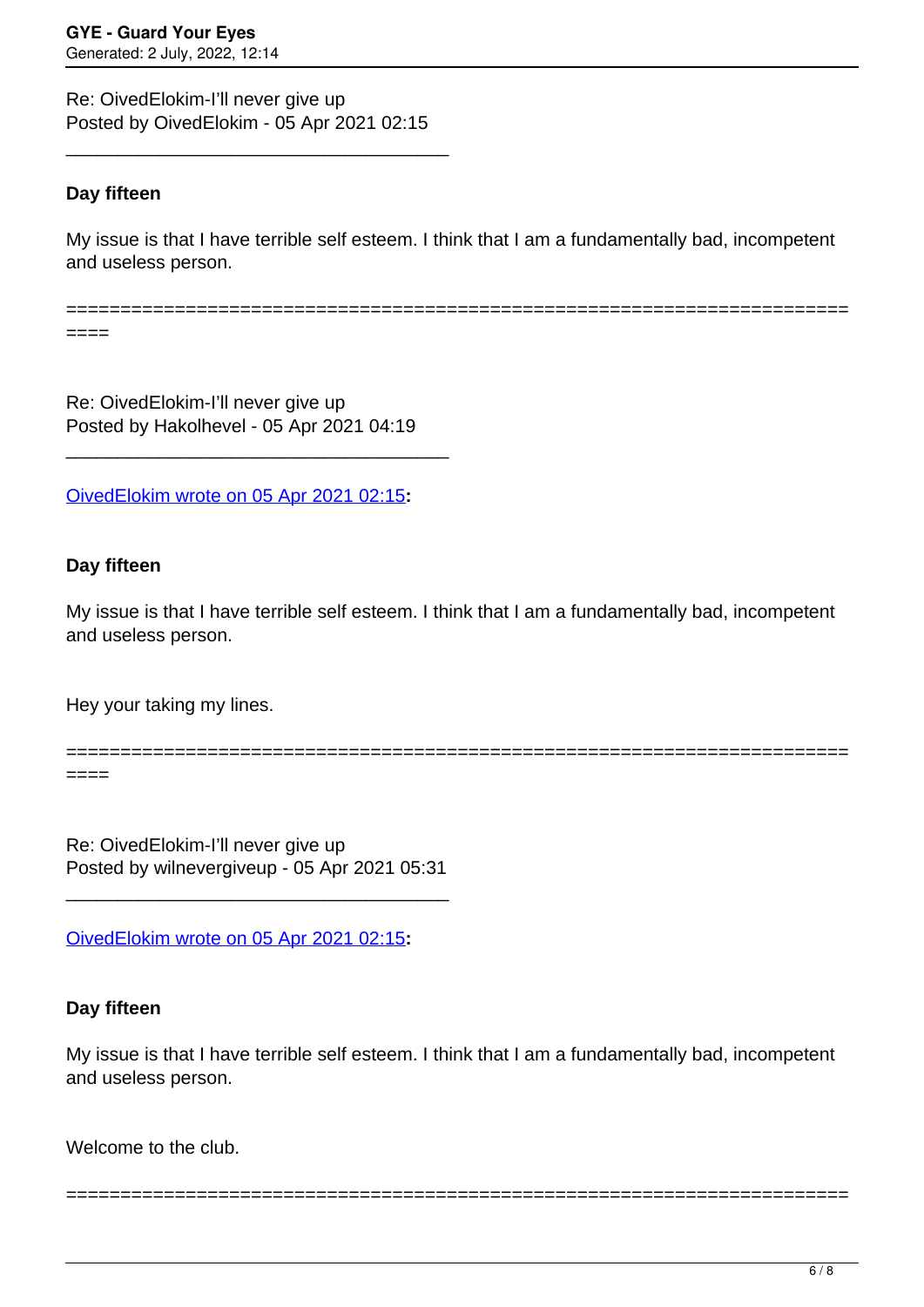====

Re: OivedElokim-I'll never give up Posted by Hakolhevel - 05 Apr 2021 06:41

\_\_\_\_\_\_\_\_\_\_\_\_\_\_\_\_\_\_\_\_\_\_\_\_\_\_\_\_\_\_\_\_\_\_\_\_\_

[Hakolhevel wrote on 05 Apr 2021 04:19](/forum/4-On-the-Way-to-90-Days/366329-Re-OivedElokim-I%E2%80%99ll-never-give-up)**:**

[OivedElokim wrote on 05 Apr 2021 02:15](/forum/4-On-the-Way-to-90-Days/366326-Re-OivedElokim-I%E2%80%99ll-never-give-up)**:**

### **Day fifteen**

My issue is that I have terrible self esteem. I think that I am a fundamentally bad, incompetent and useless person.

Hey your taking my lines.

Twerski's book "life's too short" helped me.

========================================================================

========================================================================

Re: OivedElokim-I'll never give up Posted by OivedElokim - 05 Apr 2021 07:03

\_\_\_\_\_\_\_\_\_\_\_\_\_\_\_\_\_\_\_\_\_\_\_\_\_\_\_\_\_\_\_\_\_\_\_\_\_

Slipped up. My knas contract stopped me from going all out and masturbating

====

====

Re: OivedElokim-I'll never give up Posted by wilnevergiveup - 05 Apr 2021 08:42

\_\_\_\_\_\_\_\_\_\_\_\_\_\_\_\_\_\_\_\_\_\_\_\_\_\_\_\_\_\_\_\_\_\_\_\_\_

[Hakolhevel wrote on 05 Apr 2021 06:41](/forum/4-On-the-Way-to-90-Days/366333-Re-OivedElokim-I%E2%80%99ll-never-give-up)**:**